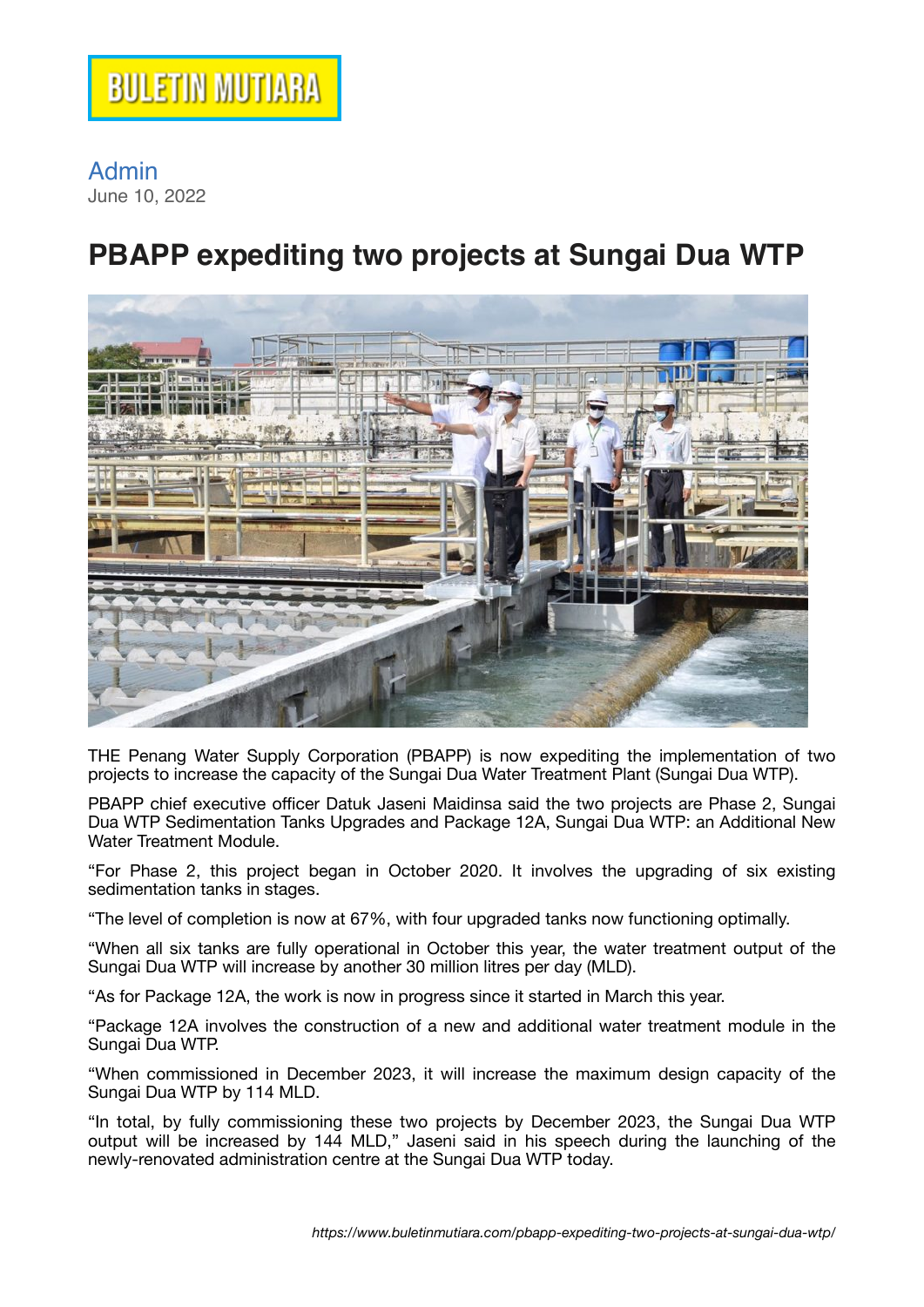## **BULETIN MUTIARA**







The newly-renovated administration centre was officiated by Chief Minister Chow Kon Yeow.

According to Jaseni, PBAPP is working hard to complete both projects to prevent widespread water supply interruptions caused by escalating water demand in Penang.

"This is because in 2019, before the Covid-19 pandemic, the average water consumption in Penang was 843 MLD.

"But in May 2022, after we entered the endemic phase of Covid-19, average water consumption in Penang rose sharply to 945 MLD.

"This means that there was a 12.1% surge in water consumption in just three years," he said.

Jaseni added that while it was an abnormal increase, PBAPP had no choice but to strive towards meeting Penang's higher water demand.

"So, these two projects at the Sungai Dua WTP are the most cost-effective and fastest water supply projects to deploy by virtue of the strategic location of the Sungai Dua WTP.

"After all, PBAPP is duty-bound to implement the most cost-effective and fastest solutions possible to meet Penang's increasing water demand. And these are what we are doing now," he said.

Chow, who is also the PBAPP chairman, hoped that both projects could be completed as soon as possible to increase the water capacity of Sungai Dua WTP.

"When fully commissioned, the project of Phase 2, Sungai Dua WTP Sedimentation Tanks Upgrades will enable the Sungai Dua WTP to produce more treated water

"Therefore, it must be commissioned before the end of this year, on time, to alleviate the urgent water supply issues, especially in south Seberang Perai.

"As for Package 12A project, I have directed PBAPP to complete this project by December 2023, as scheduled.